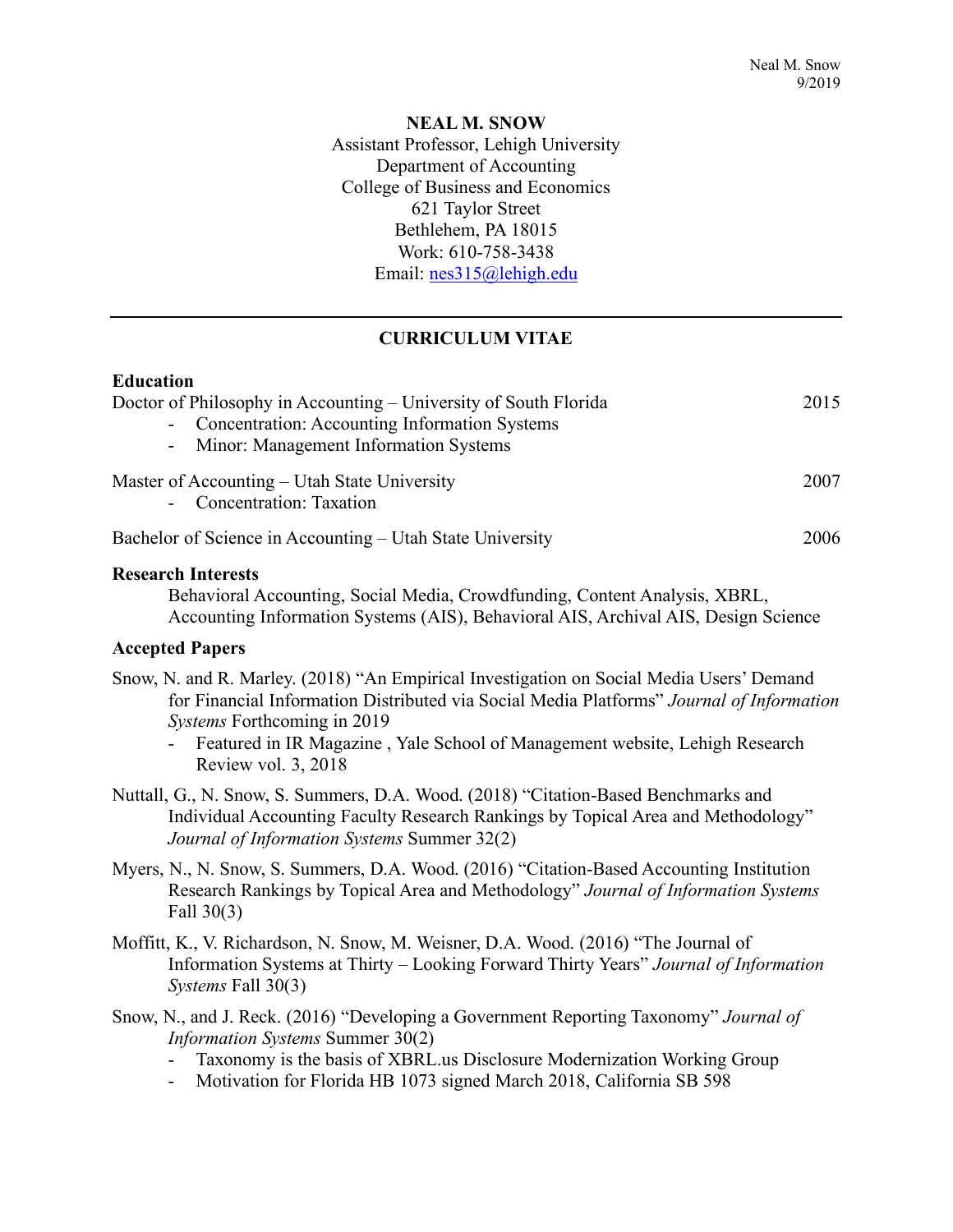# **Working Papers**

Smith, T., J. Higgs, R. Pinsker, and N. Snow "XBRL Extension Tags and Breaches: The Other Side of the Story"

- Presented at the AIS Midyear Meeting 2019 San Antonio, TX, IJAIS Conference 2019 Lansing, MI
- Awarded best Established Scholar Paper at AIS Midyear Meeting 2019
- Under review at *Accounting Horizons*

Murthy, U.S., N. Snow and J. Whitworth. "Consequences of Using Internet Technology to Automate the Financial Reporting Process"

- Presented at Florida Atlantic University, International Symposium on Accounting Information Systems, Melbourne, Australia, 2014, AAA AIS Midyear Meeting 2015, University of South Florida, AAA Annual Meeting 2015 Chicago, IL
- Presented at the Sig-ASYS Pre-ICIS Conference Dublin, Ireland
- Under review at *Journal of Information Systems*

Seavey, S, N. Snow and J. Whitworth "Certainty and Realism in Earnings Announcements"

- Presented at 2016 AAA Annual Meeting New York, NY
- Under review at *Journal of Accounting, Auditing and Finance*
- Kipp, P., E. Mauldin, and N. Snow "Blockchain's Impact on Auditor Legal Liability and the Moderating Effect of Jurors' Technology Bias"
	- Revising for submission to *Accounting, Organizations and Society*
- Schnatterly, K., Gangloff, A., Whitworth. J, N. Snow, and P. Wheeler "The Role of Voluntary Disclosure in Crowdfunding Success: Evidence from Kickstarter"
	- Presented at the AAA Annual Meeting 2015, Chicago, IL, AIS Midyear Meeting 2016 Houston, TX
	- Revising for submission to *Strategic Management Journal*
- Snow, N. and J. Rasso "Financial Disclosures and Communication Channels: The Importance of Fit
	- Presented at AIS Mid-Year 2015 Charleston, SC, AAA Annual Meeting 2015, Chicago, IL, ABO Mid-Year 2016 Nashville, TN
	- Revising for submission to *The Accounting Review*

### **Works in Process**

Kim, J.B., N. Snow and L. Doowon, "Common Ownership and Financial Statement Comparability and Consistency"

- Preparing for submission to *Journal of Accounting Research* conference

Brockman, P., D. Chung and N. Snow "Search-based Peers and Commonality in Liquidity"

- Final writeup phase

Chiorean, R. and N. Snow, "New Information, Readability and Market Response"

- Data analysis phase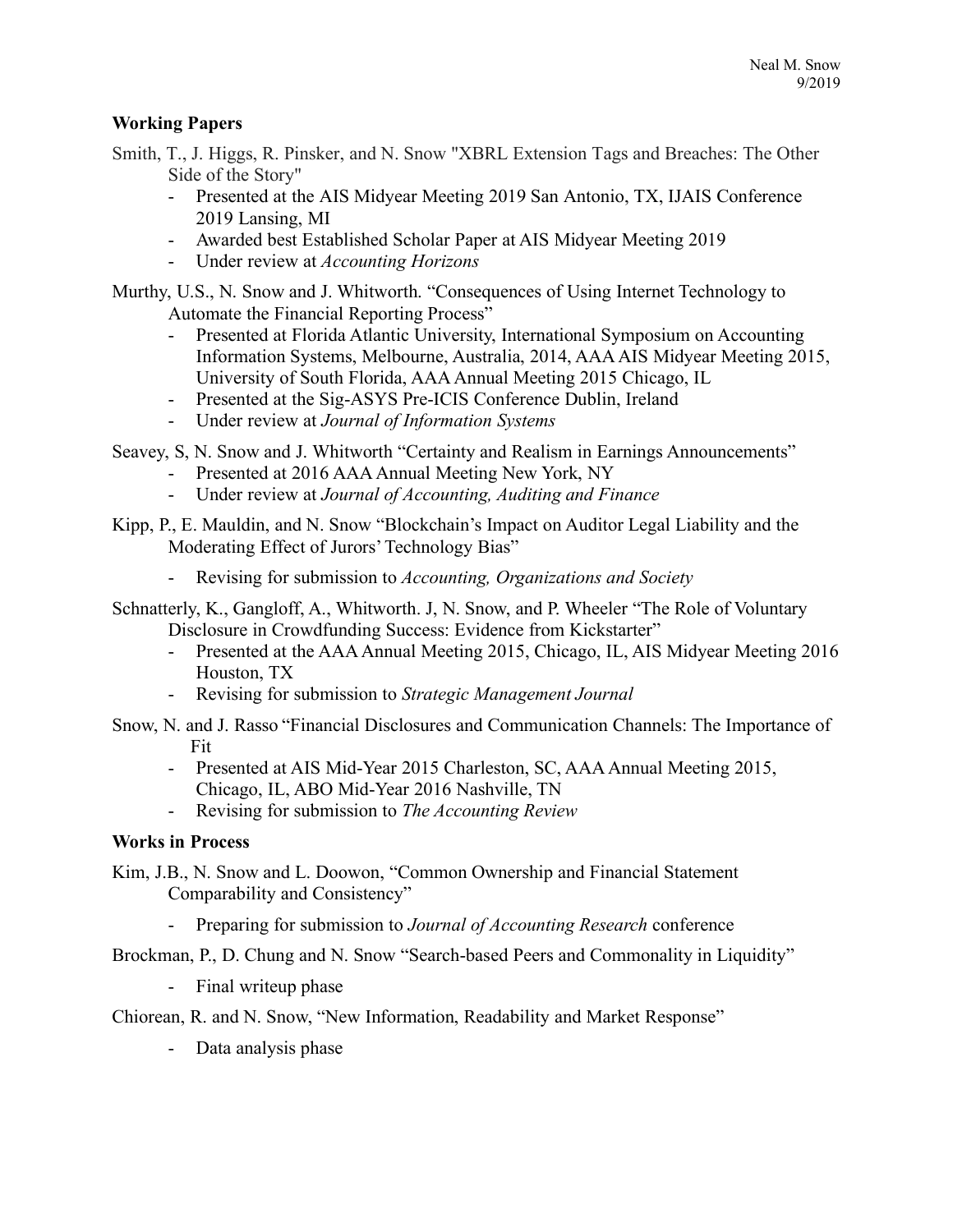Chiorean, R. and N. Snow, "Topic Readability and Market Response"

- Data collection phase

Asante-Appiah, B. and N. Snow, "Do Auditors Recognize Management Obfuscation in Conference Calls?

- Data analysis phase

Kipp, P., U. Murthy and N. Snow, "Strategies for Debiasing Auditor Judgment of Automation"

- Instrument creation phase

#### **Other Publications**

Contributed to:

Gelinas, U.L., R.B. Dull, and P.R. Wheeler. 2014 *Accounting Information Systems,* 10 ed. South-Western/Cengage Learning: Mason, OH.

#### **Competitive Grants**

2015 PwC INQuiries "Enhanced Financial and Internal Control Audits Using Data Analytics", (with H. Korth, J. Hall, P. Gupta) \$25,000

#### **Teaching Awards**

2019 Professor on the Year in Masters of Accounting and Information Analysis Program

#### **Teaching Experience & Awards**

Managing Financial and Physical Resources (FLEX MBA) – Lehigh University: Fall 2017 - 2018, Spring 2018 – 2019

Data Analytics for Accountants (MSAIA & UG) – Lehigh University: Fall 2016 - 2017, Spring & Fall 2019

Accounting Information Systems (UG) – University of South Florida: 2013 Lehigh University: Spring 2016

Principles of Financial Accounting (UG) – University of South Florida: 2012, Lehigh University: Fall 2015 & 2016, Spring 2016 & 2017

#### **Presentations at Refereed Conferences**

AIS Midyear Meeting, 2019, San Antonio, TX, "XBRL Extension Tags and Breaches: The Other Side of the Story." (with T. Smith\* - Presenter, J. Higgs, R. Pinsker)

- AAA Annual Meeting, 2016, New York, NY, "Certainty and Realism in Earnings Announcements." (with S. Seavey and J. Whitworth\* - Presenter)
- AIS Midyear Meeting, 2016, Houston, TX, "The Role of Information Content in Unverifiable Disclosures on Crowdfunding Success: Evidence from Kickstarter." (with James Whitworth and Patrick Wheeler)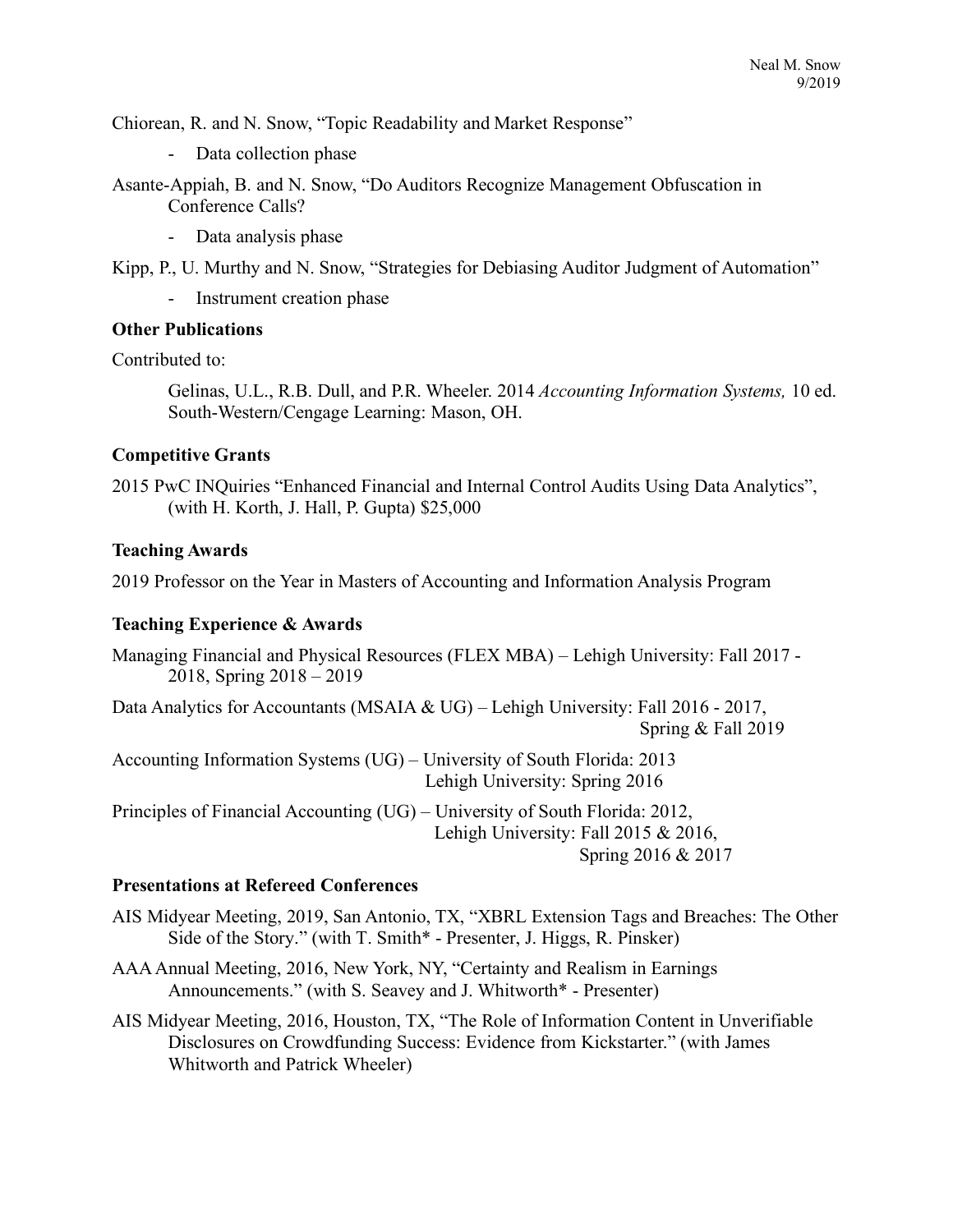- AAA ABO Meeting, 2015, Nashville, TN, "Retail Investors' Perceptions of Financial Disclosures on Social Media: An Experimental Investigation Using Twitter
- AAA Annual Meeting, 2015, Chicago, IL, "The Journal of Information Systems at Thirty Looking Forward Thirty Years." (with Vicky Arnold, Kevin Moffitt, Vernon Richardson, Martin Weisner, David Wood)
- AAA Annual Meeting, 2015, Chicago, IL, "An Empirical Investigation on Social Media Users' Demand for Accounting Information Distributed via Social Media Platforms." (with Robert Marley)
- AAA Annual Meeting, 2015, Chicago, IL, "The Role of Information Content in Unverifiable Disclosures on Crowdfunding Success: Evidence from Kickstarter." (with James Whitworth and Patrick Wheeler)
- AAA Annual Meeting, 2015, Chicago, IL, "Retail Investors' Perceptions of Financial Disclosures on Social Media: An Experimental Investigation Using Twitter."
- AIS Midyear Meeting, 2015, Charleston, SC "Retail Investors' Perceptions of Financial Disclosures on Social Media: An Experimental Investigation Using Twitter."
- AIS Midyear Meeting, 2015, Charleston, SC "Timeliness of 10-K Filings and the Usability of Interactive Data under the SEC's XBRL Mandate." (with Uday S. Murthy and James Whitworth)
- International Symposium on Accounting Information Systems, 2014, Melbourne, Australia, "Timeliness of 10-K Filings and the Usability of Interactive Data under the SEC's XBRL Mandate" (with Uday S. Murthy)

### **Invited Presentations**

| University of Auckland               | 2019 |
|--------------------------------------|------|
| University of Waterloo               | 2018 |
| University of Missouri               | 2018 |
| University of South Carolina         | 2016 |
| <b>Clemson University</b>            | 2015 |
| University of Memphis                | 2015 |
| Lehigh University                    | 2015 |
| University of North Texas            | 2014 |
| Mississippi State University         | 2014 |
| PyData 2014, New York City, New York | 2014 |
|                                      |      |

### **Service – American Accounting Association**

AAA AIS Section Membership Service Committee Chair 2018, Northeast liaison 2018, Awards Committee 2020

### **Service – University**

College of Engineering Data Science Search Committee – Outside member 2018

College of Engineering Computer Science Search Committee – Outside member 2019-2020

**Service – College**